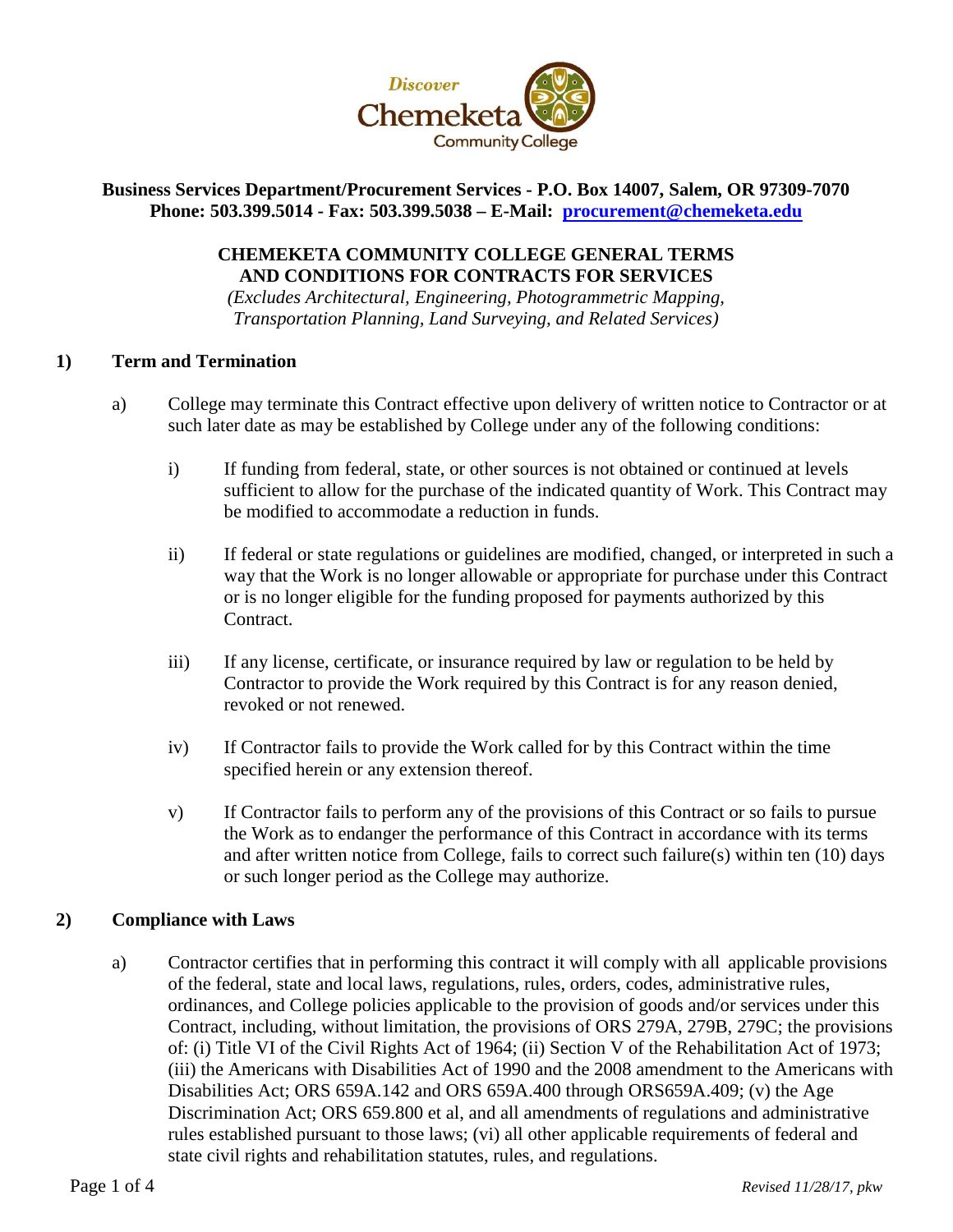- b) Contractor agrees not to discriminate against any client, employee, or applicant for employment or for services, because of race, religion, color, national origin, ethnicity, sex, sexual orientation or identity, veterans status, pregnancy or related conditions, disability, or age with regard to, but not limited to, the following: employment upgrading, demotion or transfer; recruitment or recruitment advertising; layoffs or termination; rates of pay or other forms of compensation; selection for training; rendition of services. It is further understood that any contractor who is in violation of this clause may be barred forthwith from receiving awards of any purchase order, purchase agreement, contract, or similar acquisition instrument, from the College unless a satisfactory showing is made that discriminatory practices have terminated and that a recurrence of such acts is unlikely.
- c) The venue for any action related to this Contract shall be in the Circuit Court for the County of Marion, Oregon.

# **3) Conduct of Contractor's Employees/Subcontractors**

The College retains the right to stop any activity and/or to require dismissal from the job site of any worker whose behavior does not comply, or gives the College reasonable suspicion to believe the worker's behavior does not comply, with pertinent Chemeketa Community College policy(ies), including but not limited to providing a respectful workplace, a harassment free workplace, and a drug and alcohol free workplace, or the activity is deemed hazardous to members of a user group, the public, or College facilities.

Chemeketa Community College is a college campus; however, there are a large number of minors on College property. Contractors are responsible and shall be held liable for any misconduct of their employees or subcontractors on College property. Contractors are encouraged to be mindful of any prior misconduct of their employees and/or subcontractors..

#### **4) Access to Records**

College, the Secretary of State's Office of the state of Oregon and their duly authorized representatives shall have access to the books, documents, papers, and records of Contractor which are directly pertinent to this specific Contract for the purpose of making audit, examination, excerpts and transcripts.

#### **5) Payment, Contributions, Liens, Withholding**

#### Contractor shall:

- a) Make payment promptly, as due, to all persons supplying to Contractor, labor or material for the performance of the Work provided for in the Contract.
- b) Pay all contributions or amounts due the Industrial Accident Fund from Contractor or subcontractor incurred in the performance of the Contract.
- c) Not permit any lien or claim to be filed or prosecuted against a State, County, School District, Municipality, Municipal Corporation or subdivision thereof, on account of any labor or material furnished.
- d) Pay to the Oregon Department of Revenue all sums withheld from employees under ORS 316.167. [2003 c.794 §76a]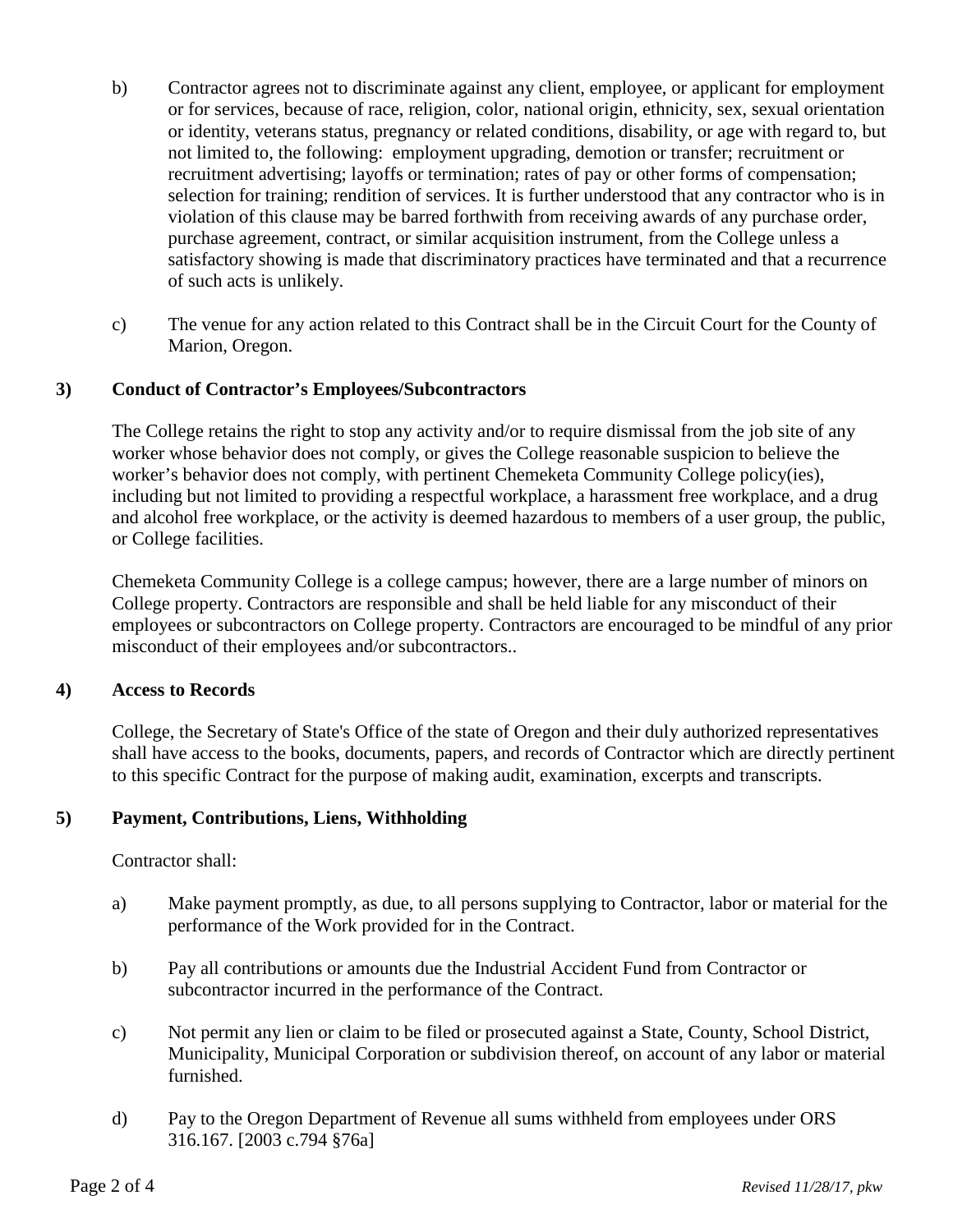## **6) Conditions Concerning Payment of Claims by Public Officers, Payment to Persons Furnishing Labor or Materials and Complaints.**

- a) If Contractor fails, neglects or refuses to make prompt payment of any claim for labor or services furnished to the Contractor or a subcontractor by any person in connection with the public contract as the claim becomes due, the proper officer or officers representing the State, County, School District, Municipality, Municipal Corporation or subdivision thereof, as the case may be, may pay such claim to the person furnishing the labor or services and charge the amount of the payment against funds due or to become due the Contractor by reason of the contract.
- b) The payment of a claim in the manner authorized in this section does not relieve Contractor or Contractor's surety from obligation with respect to any unpaid claims. [2003 c.794 §140]

# **7) Medical Payments**

Contractor shall promptly, as due, make payment to any: person, co-partnership, association or corporation furnishing medical, surgical and hospital care services or other needed care and attention, incident to sickness or injury to the employees of Contractor, all sums that Contractor agrees to pay for the services and all moneys and sums that the Contractor collected or deducted from the wages of employees under any law, contract or agreement for the purpose of providing or paying for the services.

#### **8) Force Majeure**

Contractor shall not be held responsible for delay or default caused by fire, riot, acts of God, and/or war which was beyond Contractor's reasonable control.

#### **9) Assignment**

Contractor shall not assign or transfer its interest in this Contract without the express written consent of College.

#### **10) Electronic Copy Deemed Original**

If Contractor delivers a signed Contract for Personal/Professional Services (Document) to College as an e-mail attachment, facsimile transmission or by U.S. mail, Contractor acknowledges that College is replying on Contractor's representation that the Document has not been altered. Contractor further agrees that, notwithstanding any rule of evidence to the contrary, in any hearing, trial or proceeding of any kind with respect to a Document, College may produce a tangible copy of the Document transmitted by Contractor to College by facsimile or as an e-mail attachment and such signed copy shall be deemed to be the original of the Document. To the extent (if any) that the Document constitutes chattel paper under the Uniform Commercial Code, the authoritative copy of the Document shall be the copy designated by College or its assignee, if any, as the copy available for access and review by Contractor, College or its assignee. All other copies are deemed identified as copies of the authoritative copy. In the event of inadvertent destruction of the authoritative copy, or corruption of the authoritative copy for any reason or as the result of any cause, the authoritative copy may be restored from a backup or archive copy and the restored copy shall become the authoritative copy. At the College's option, this electronic record may be converted into paper form. At such time, such paper copy will be designated or marked as the authoritative copy of this Document.